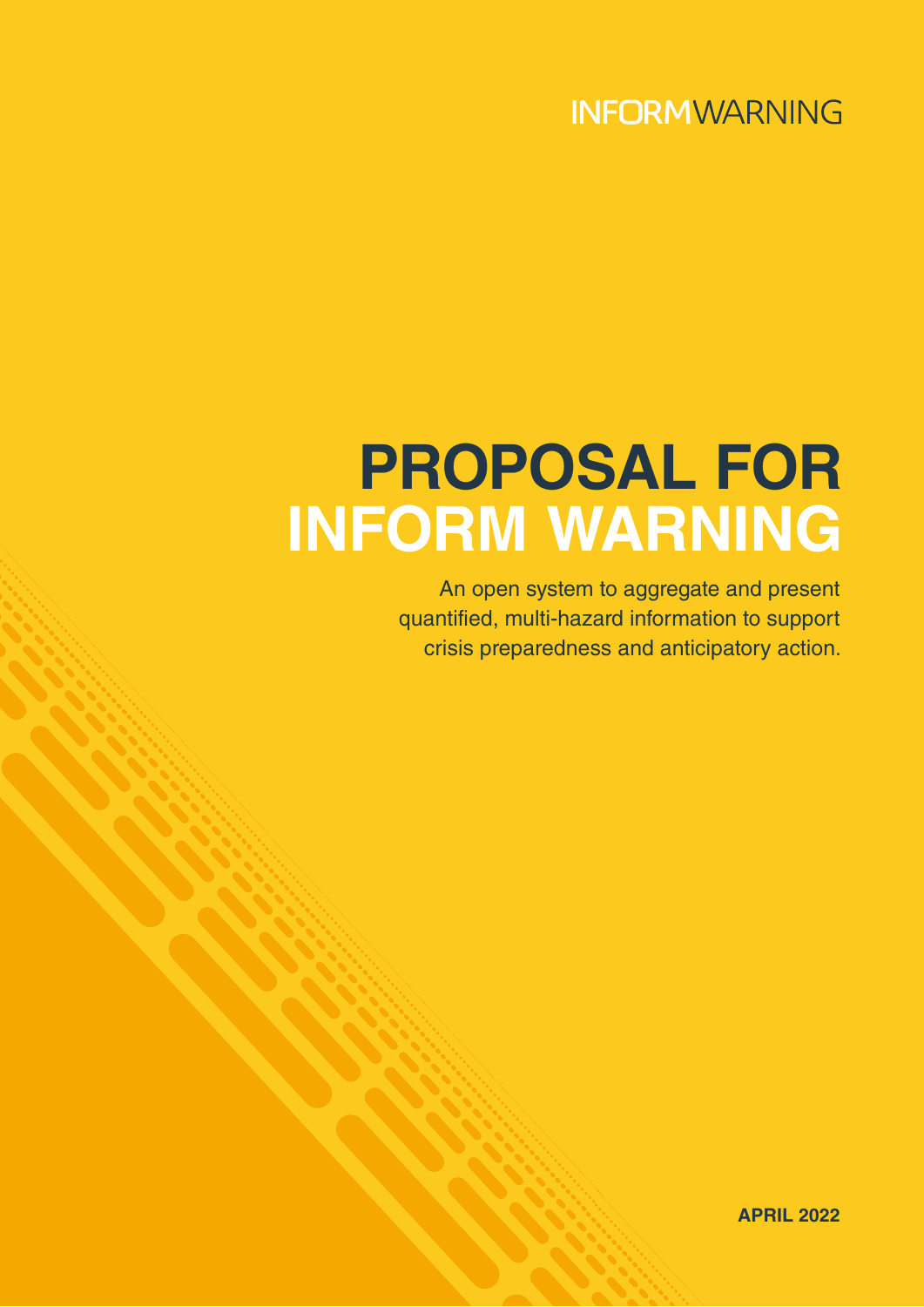### **INFORM products**



This paper presents a proposal for INFORM Warning - an open system to aggregate and present quantified information to support crisis preparedness and anticipatory action. The proposal is the result of a one year scoping phase carried out by INFORM Partners and other interested organisations and funded by the UK Foreign, Commonwealth and Development Office. The objective of this proposal is to mobilise resources and build a coalition of implementing partners to fully develop INFORM Warning in 2022-2023.

An extensive literature review and consultations with INFORM Partners indicate there is a clear need for open, aggregated, multi-hazard early warning information that is easy to use for decision making. In recent years, the multilateral system has become more aware and focused on the importance of anticipatory and early action. The volume and speed of available information sources to support humanitarian early warning is increasing exponentially. However, there are still a number of challenges that prevent us from turning this information into better decisions that can reduce the occurrence and severity of crises.

### Specifically:

- Existing systems for crisis early warning are generally not open, not global in coverage and do not cover all relevant risk drivers (i.e not 'multi-hazard' or 'multisector').
- They are cost and time intensive for organisations to collect and analyse information from different sources.
- Organisations find it difficult to identify the best and most timely, reliable information and sources.
- Organisations find it challenging to incorporate information into decision-making processes, partly because it is not quantified, or comparable.

### **Objectives and scope of INFORM Warning**

INFORM Warning will present reliable, quantified, multihazard information that warns about risk trends, forecasts, scenarios and events that could lead to crisis impacts in the next 12 months and can be easily used to support decisions on preparedness and anticipatory action.

The system will collect, analyse, aggregate and present existing information from a wide range of sources, including all major, known drivers of humanitarian crises. It will provide objective, transparent information that can be used in risk monitoring and early warning processes of INFORM partners and multilateral processes. INFORM Warning is not a replacement for these processes, but is intended to provide high quality, quantified inputs to them. The ultimate result will be improved decision-making around early warning information.

INFORM Warning will bridge the existing gap between the INFORM Risk Index, which measures structural crisis risk and the INFORM Severity Index, which measures the severity of crises once they occur. INFORM Warning attempts to help understand how risks change over the short to medium term (1-12 months) to help anticipate emerging crisis impacts.

INFORM Warning will have global coverage, with more comprehensive coverage of high risk countries. Where possible, the system will provide information at the subnational level.

INFORM Warning will focus on anticipatory analysis covering a time period of 1 to 12 months into the future. INFORM Warning will not include information or issue alerts about short-term, forecasted events (e.g. tsunami, tropical storms etc.). Other systems already exist for this purpose.

### **INFORM Warning concept**

INFORM Warning will collect, aggregate and present quantified information that can tell us how risks are changing and how, where and when a crisis could occur. The purpose of this information is to support decisionmaking around anticipatory actions that can prevent and mitigate crises.

The types of information that will be included in INFORM Warning include:

INFORM Warning will aggregate this information to create an additional level of analysis that describes the changes of risk at country level over time, as well as elements of specific scenarios that could lead to crises and basic information about them - like the main drivers of risk and the timing, level and type of impacts.

The outputs of the system will be curated and prioritised by human analysis. A web platform will allow users to explore the data, as well as provide feedback on the results.

INFORM Warning will not generate complete early warning scenarios of impact analysis. The system will provide organised, accessible, quality assured, and quantified inputs into broader early warning processes, such as the IASC EWEA process or the IFRC's Risk Watch. It will be up to the owners of these processes to combine the outputs of INFORM Warning with additional analysis, such as intelligence from field networks.

See **[https://drive.google.com/file/d/1HQyYZ3mW1u1rg](https://drive.google.com/file/d/1HQyYZ3mW1u1rg-pR_20hD4DC49Oqd032/view?usp=sharing)[pR\\_20hD4DC49Oqd032/view?usp=sharing](https://drive.google.com/file/d/1HQyYZ3mW1u1rg-pR_20hD4DC49Oqd032/view?usp=sharing)**

INFORM is a multi-stakeholder forum for developing shared, quantitative analysis relevant to humanitarian crises and disasters. INFORM includes organisations from across the multilateral system, including the humanitarian and development sector, donors, and technical partners. The Joint Research Center of European Commission is the scientific and technical lead for INFORM.

INFORM is developing a suite of quantitative, analytical products to support decision-making on humanitarian crises and disasters. The INFORM Risk Index and INFORM Severity Index are in place and providing value to partners.

INFORM uses a collaborative process to develop products that are open and free to use. The objective of INFORM is to improve the quality and accessibility of information available to decision-makers. INFORM partners believe that the availability of shared analysis of crises and disasters can lead to better coordination of actors and better outcomes for at-risk and affected people. By working together, we can reduce the investments required by individual organisations, assure the quality of our analysis and make it available for the common good.

### **About INFORM**

### **Introduction Why we need INFORM Warning**

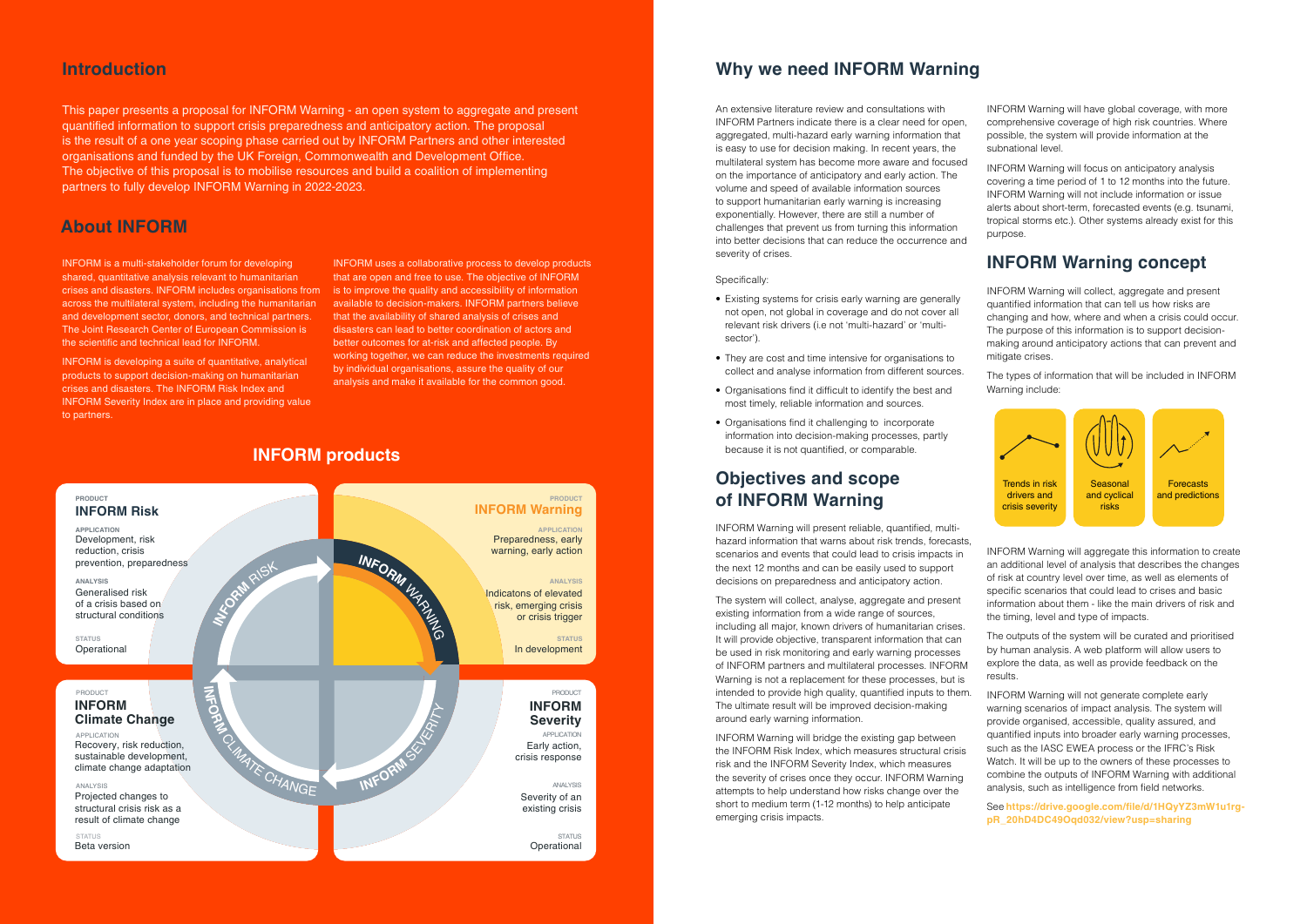### **Risk Monitor**

The Risk Monitor brings together a wide range of dynamic indicators, forecasts and predictions that can tell us how crisis risk is changing and presents them in an organised way. The system cleans, normalises and categorises these indicators, as well as the outputs of existing early warning models.

#### **Inputs**

The inputs to the Risk Monitor are indicators from trusted sources that are updated frequently (e.g. daily, weekly, monthly), or tell us about cyclical (e.g. seasonal) changes. The outputs of existing crisis early warning models and other relevant forecasts and predictions also will be included. The scope of inputs will be derived from existing INFORM Risk and Severity analytical frameworks. A data pipeline, which will be automated as far as possible - brings together the data in database.

### **Outputs**

The Risk Monitor generates a downloadable spreadsheet and API distribution channel for the database of organised, quality assured early warning indicators at the national level. This database is accessible for direct use by users and for further analysis in the INFORM Warning System.

### **Analysis**

The analysis function of INFORM Warning aggregates information from the risk monitor to provide more refined inputs into early warning processes in the form of warnings and alerts.

#### **Inputs**

The inputs come directly from the Risk Monitor.

### **Outputs**

The outputs of the analysis element are:

• A warning level for each country that is based on a simple aggregation of all the risk information for each country to give a general indication of the dynamic risk landscape.

• A series of alerts, which are a more focused piece of analysis that indicate where a specific scenario could lead to increased crisis impacts. The information provided will include some basic elements of the scenario, including the location, drivers, timing and scale of impacts. This information will need to be supplemented by more detailed analysis by users.

### **Human Curation**

The complexity of the information contained in INFORM Warning requires human curation to ensure the system outputs are validated, contextualised and prioritised. These inputs will also be needed to continually refine and improve the system.

### **Inputs**

Analysis will use the outputs of the Risk Monitor and Analysis elements of the system, as well as limited contextual information. This is a process of curation of the system outputs, rather than additional analysis.

### **Outputs**

The outputs of the human curation element will be a prioritised list of alerts. This will help users identify the most important early warning scenarios that require further analysis. Depending on capacity, analysts may work with partners to promote more detailed analysis of INFORM Warning outputs.

### **Web platform**

An INFORM Warning web platform will make all the results and underlying data available to users. The website will allow for data exploration, additional analysis and also provide a mechanism to gather user feedback on the outputs of INFORM Warning. This will ultimately be part of a more sophisticated system of user validation.





| Country A      | Low                         |
|----------------|-----------------------------|
| Country B      | Medium                      |
| Country C      | <b>Very High</b>            |
| Country D      | <b>High</b>                 |
| Country E      | Low                         |
| <b>ALERT</b>   |                             |
| Location       | Country C, Provinces A, B   |
| Timing         | 3-6 months                  |
| Impact level   | <b>Very High</b>            |
| <b>Drivers</b> | Drought season, conflict    |
| Impact type    | Food security, displacement |
|                |                             |

### **WARNING LEVEL**

#### **PRIORITY ALERTS**

### **Indicator forecast over 12 months**



#### **Analyst analysis**





| Alert 1 | Country C        | $3-6$ mths  | Very High        |
|---------|------------------|-------------|------------------|
| Alert 2 | <b>Country F</b> | $9-12$ mths | <b>Very High</b> |
| Alert 3 | <b>Country K</b> | $1-3$ mths  | <b>Very High</b> |
| Alert 4 | <b>Country R</b> | 3-6 mths    | High             |
| Alert 5 | Country Z        | $6-9$ mths  | <b>High</b>      |



#### Dynamic risk indicators

### **The INFORM Warning System**

This graphic shows more detail of the main elements of the proposed INFORM Warning system. During the scoping phase, INFORM Partners have agreed the overall approach and how these elements will contribute to the objectives of

INFORM Warning. A number of proof of concept exercises have been carried out to validate the approach. However, the details of the methodology, terminology etc. will be finalised during the development phase.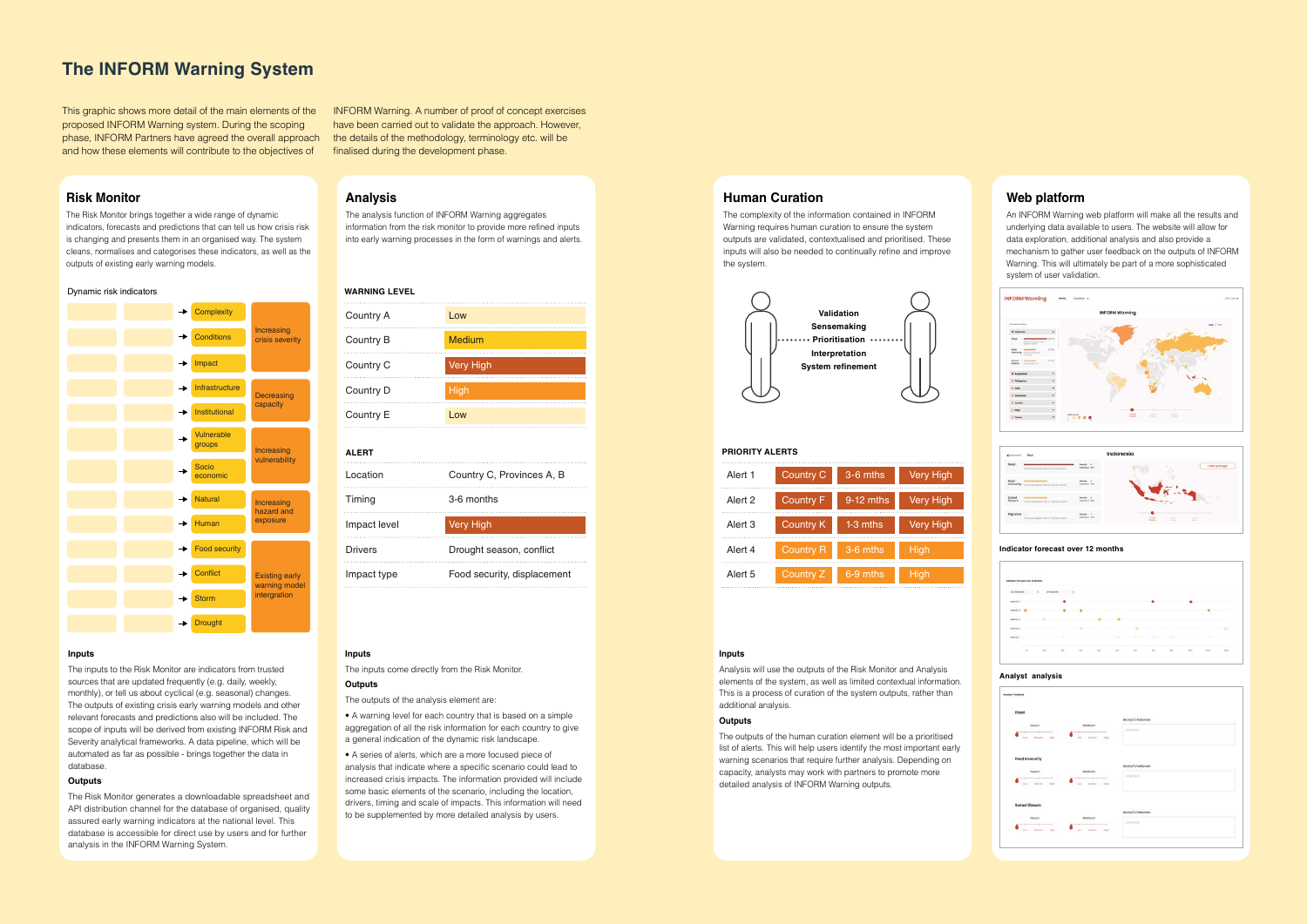The scoping phase for INFORM Warning has resulted in this proposal and supporting documents, which define the objectives and scope of INFORM Warning and - in broad terms - its technical approach, elements and outputs. INFORM Partners now plan to fully implement the INFORM Warning system.

Implementation consists of a 1-2 year development phase followed by an ongoing phase of continuous improvement and maintenance.

### **Approach**

INFORM Warning is an ambitious initiative, which needs to integrate system development and scientific/ methodological aspects. This will be done by building a team of experts across the required competencies from project management, through science and methodology development, to software development.

Although the main elements of INFORM Warning have been defined and agreed in the scoping phase, much work will need to be done to further refine the proposed methodology and integrate these refinements with the development of the product.

Essentially, this project puts in place the required resources for a coalition of organisations to develop INFORM Warning, in collaboration with all INFORM Partners and building on the elements defined during the scoping phase. These resources will be deployed as required during the development phase, using an AGILE-hybrid methodology, consisting of phases of requirements analysis, design, development, testing and deployment.

Science and methodology experts will be fully integrated into the system development.

### **Implementing INFORM Warning**

|                                                     |                             | <b>Units</b> | <b>Monthly cost</b><br>(USD) | <b>Duration</b> | <b>Total</b> |
|-----------------------------------------------------|-----------------------------|--------------|------------------------------|-----------------|--------------|
| <b>Leadership and project</b><br>management         |                             |              |                              |                 |              |
| Project lead                                        |                             |              | 12,000.00                    | 12              | 144,000.00   |
| Travel and admistrative costs                       |                             |              |                              |                 | 25,000.00    |
| <b>Total USD</b>                                    |                             |              |                              |                 | 169,000.00   |
|                                                     |                             |              |                              |                 |              |
| <b>Science and methodology</b>                      |                             |              |                              |                 |              |
| Conceptual framework<br>1.                          | Lead analyst                |              | 11,000.00                    | 4               | 44,000.00    |
|                                                     | Analyst                     |              | 5,000.00                     | 3               | 15,000.00    |
| Index building<br>2.                                | Composite measure<br>expert |              | 11,000.00                    | 6               | 66,000.00    |
| Warning and alerts<br>3.<br>thresholds and products | Senior Analyst              |              | 8,000.00                     | 12              | 96,000.00    |
| Causal relationships models<br>4.                   | Senior quantitative analyst | 1            | 11,000.00                    | 6               | 66,000.00    |
|                                                     | Analyst/data scientist      |              | 7,000.00                     | 12              | 84,000.00    |
| Methodology and<br>5.<br>documentation              | Graphic designer            | 1            | 5,000.00                     |                 | 5,000.00     |

|    |                                               |                             | <b>Units</b> | <b>Monthly cost</b><br>(USD) | <b>Duration</b> | <b>Total</b> |
|----|-----------------------------------------------|-----------------------------|--------------|------------------------------|-----------------|--------------|
|    | <b>Leadership and project</b><br>management   |                             |              |                              |                 |              |
|    | Project lead                                  |                             |              | 12,000.00                    | 12              | 144,000.00   |
|    | Travel and admistrative costs                 |                             |              |                              |                 | 25,000.00    |
|    | <b>Total USD</b>                              |                             |              |                              |                 | 169,000.00   |
|    |                                               |                             |              |                              |                 |              |
|    | <b>Science and methodology</b>                |                             |              |                              |                 |              |
| 1. | Conceptual framework                          | Lead analyst                | 1            | 11,000.00                    | 4               | 44,000.00    |
|    |                                               | Analyst                     |              | 5,000.00                     | З               | 15,000.00    |
| 2. | Index building                                | Composite measure<br>expert |              | 11,000.00                    | 6               | 66,000.00    |
| 3. | Warning and alerts<br>thresholds and products | Senior Analyst              |              | 8,000.00                     | 12              | 96,000.00    |
| 4. | Causal relationships models                   | Senior quantitative analyst | 1            | 11,000.00                    | 6               | 66,000.00    |
|    |                                               | Analyst/data scientist      |              | 7,000.00                     | 12              | 84,000.00    |
| 5. | Methodology and<br>documentation              | Graphic designer            |              | 5,000.00                     |                 | 5,000.00     |
|    | <b>Total USD</b>                              |                             |              |                              |                 | 376,000.00   |

|                           | <b>Units</b><br><b>Daily cost</b><br>(USD) | <b>Duration</b> | <b>Total</b> |
|---------------------------|--------------------------------------------|-----------------|--------------|
| <b>System development</b> |                                            |                 |              |
| Management team           | Included below                             |                 |              |
| Infrastructure expert     | Included below                             |                 |              |
| Security experts          | 500                                        | 30              | 15,000.00    |
| Back-end development      | 500                                        | 370             | 185,000.00   |
| Front-end development     | 500                                        | 200             | 100,000.00   |
| UI/UX designer            | 500                                        | 50              | 25,000.00    |
| DevOps and Deployment     | 500                                        | 50              | 25,000.00    |
| QA                        | 500                                        | 100             | 50,000.00    |
| <b>Total USD</b>          |                                            |                 | 400,000.00   |
|                           |                                            |                 |              |
| <b>Total USD</b>          |                                            |                 | 945,000.00   |



### **Partnership**

Like other INFORM products, the development of INFORM Warning will be built on the knowledge and needs of INFORM partners. A coalition of INFORM partner organisations will lead the development. This coalition includes UNDP as the project host, Data Friendly Space as the main implementing partner, with scientific support provided by the European Commission Joint Research Centre, the scientific and technical lead for INFORM.

The project will be overseen by a project board consisting of donors and INFORM Partners with a role in the development, or strong substantive interest in INFORM Warning.

### **Further information**

Read the full INFORM Warning System Requirements and INFORM Warning Development & Implementation Plan.

For further information, or if you are interested in funding or participating in the development of INFORM Warning please write to **contact@inform-index.org**.

### **INFORM Warning Implementing Partners**

#### **INFORM Warning Development Budget**